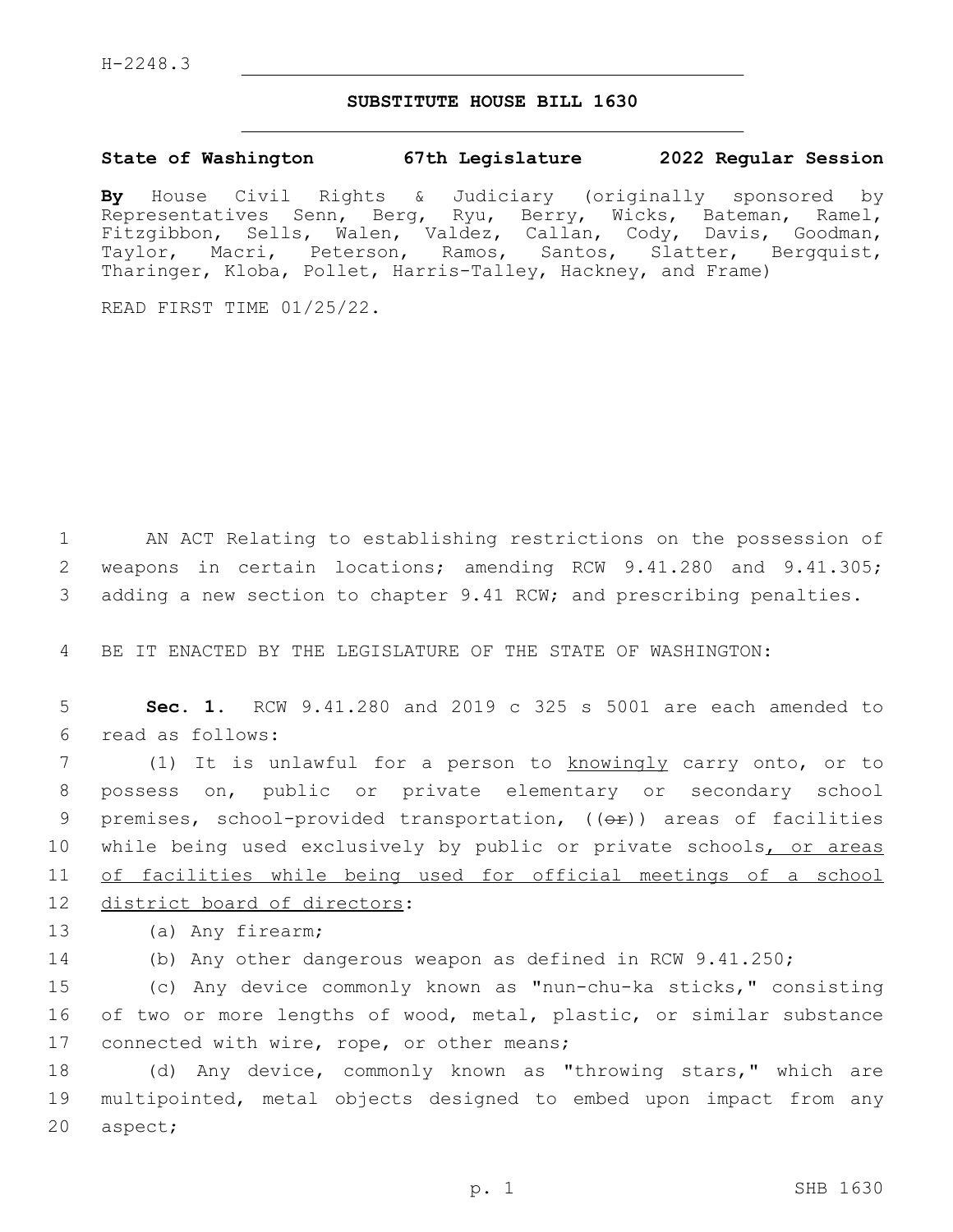(e) Any air gun, including any air pistol or air rifle, designed to propel a BB, pellet, or other projectile by the discharge of 3 compressed air, carbon dioxide, or other gas; or

 (f)(i) Any portable device manufactured to function as a weapon and which is commonly known as a stun gun, including a projectile stun gun which projects wired probes that are attached to the device that emit an electrical charge designed to administer to a person or an animal an electric shock, charge, or impulse; or

 (ii) Any device, object, or instrument which is used or intended to be used as a weapon with the intent to injure a person by an 11 electric shock, charge, or impulse.

 (2) Any such person violating subsection (1) of this section is guilty of a gross misdemeanor. If any person is convicted of a violation of subsection (1)(a) of this section, the person shall have his or her concealed pistol license, if any revoked for a period of three years. Anyone convicted under this subsection is prohibited from applying for a concealed pistol license for a period of three years. The court shall send notice of the revocation to the department of licensing, and the city, town, or county which issued 20 the license.

 Any violation of subsection (1) of this section by elementary or secondary school students constitutes grounds for expulsion from the state's public schools in accordance with RCW 28A.600.010. An appropriate school authority shall promptly notify law enforcement and the student's parent or guardian regarding any allegation or 26 indication of such violation.

 Upon the arrest of a person at least twelve years of age and not more than twenty-one years of age for violating subsection (1)(a) of this section, the person shall be detained or confined in a juvenile or adult facility for up to seventy-two hours. The person shall not be released within the seventy-two hours until after the person has been examined and evaluated by the designated crisis responder unless the court in its discretion releases the person sooner after a determination regarding probable cause or on probation bond or bail.

 Within twenty-four hours of the arrest, the arresting law enforcement agency shall refer the person to the designated crisis responder for examination and evaluation under chapter 71.05 or 71.34 RCW and inform a parent or guardian of the person of the arrest, detention, and examination. The designated crisis responder shall examine and evaluate the person subject to the provisions of chapter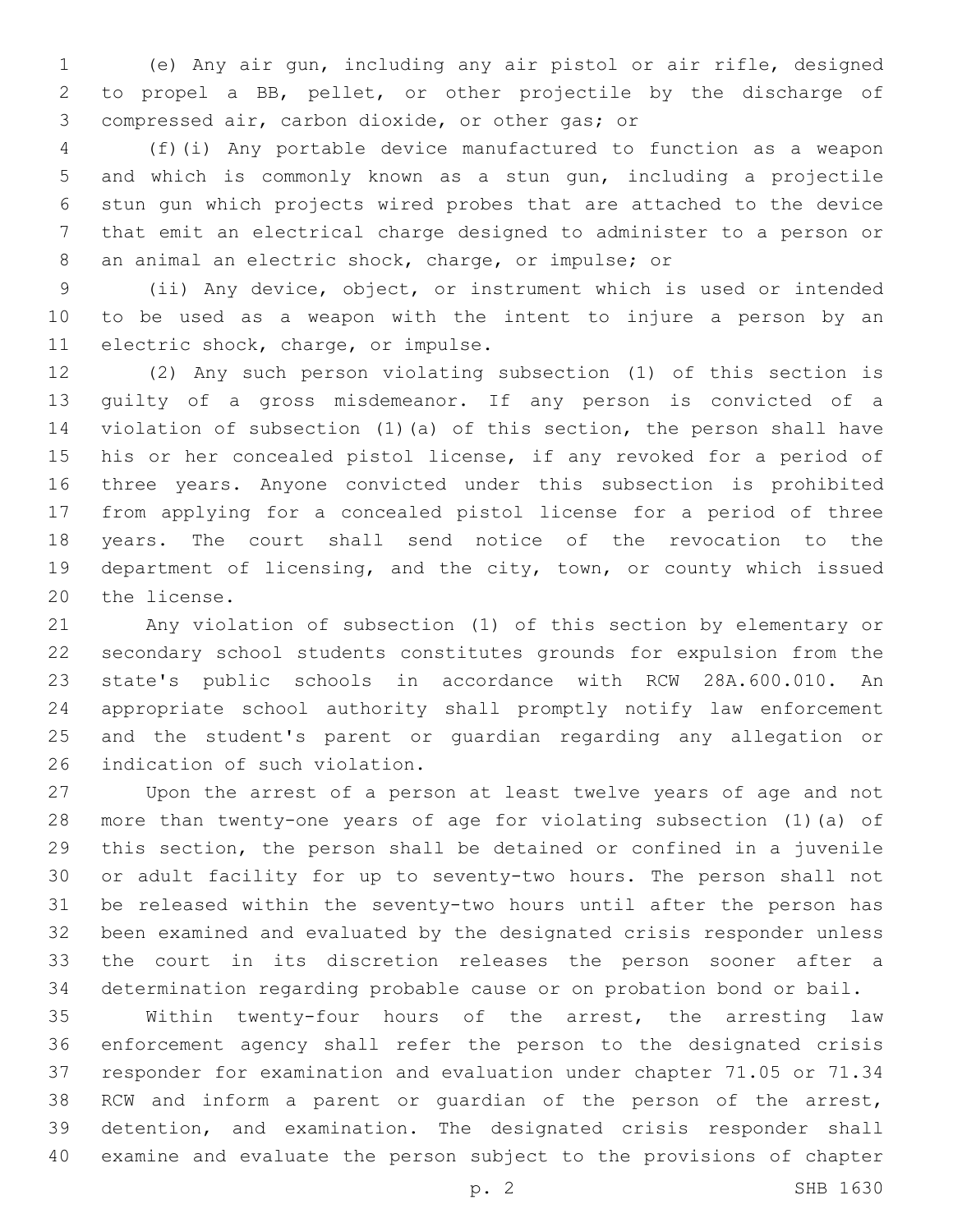71.05 or 71.34 RCW. The examination shall occur at the facility in which the person is detained or confined. If the person has been released on probation, bond, or bail, the examination shall occur 4 wherever is appropriate.

 Upon completion of any examination by the designated crisis responder, the results of the examination shall be sent to the court, and the court shall consider those results in making any 8 determination about the person.

 The designated crisis responder shall, to the extent permitted by law, notify a parent or guardian of the person that an examination and evaluation has taken place and the results of the examination. Nothing in this subsection prohibits the delivery of additional, appropriate mental health examinations to the person while the person 14 is detained or confined.

 If the designated crisis responder determines it is appropriate, the designated crisis responder may refer the person to the local behavioral health administrative services organization for follow-up services or other community providers for other services to the 19 family and individual.

(3) Subsection (1) of this section does not apply to:

 (a) Any student or employee of a private military academy when on 22 the property of the academy;

 (b) Any person engaged in military, law enforcement, or school district security activities. However, a person who is not a commissioned law enforcement officer and who provides school security services under the direction of a school administrator may not possess a device listed in subsection (1)(f) of this section unless he or she has successfully completed training in the use of such devices that is equivalent to the training received by commissioned 30 law enforcement officers;

 (c) Any person who is involved in a convention, showing, demonstration, lecture, or firearms safety course authorized by school authorities in which the firearms of collectors or instructors 34 are handled or displayed;

 (d) Any person while the person is participating in a firearms or air gun competition approved by the school or school district;

 (e) Any person in possession of a pistol who has been issued a license under RCW 9.41.070, or is exempt from the licensing requirement by RCW 9.41.060, while picking up or dropping off a 40 student;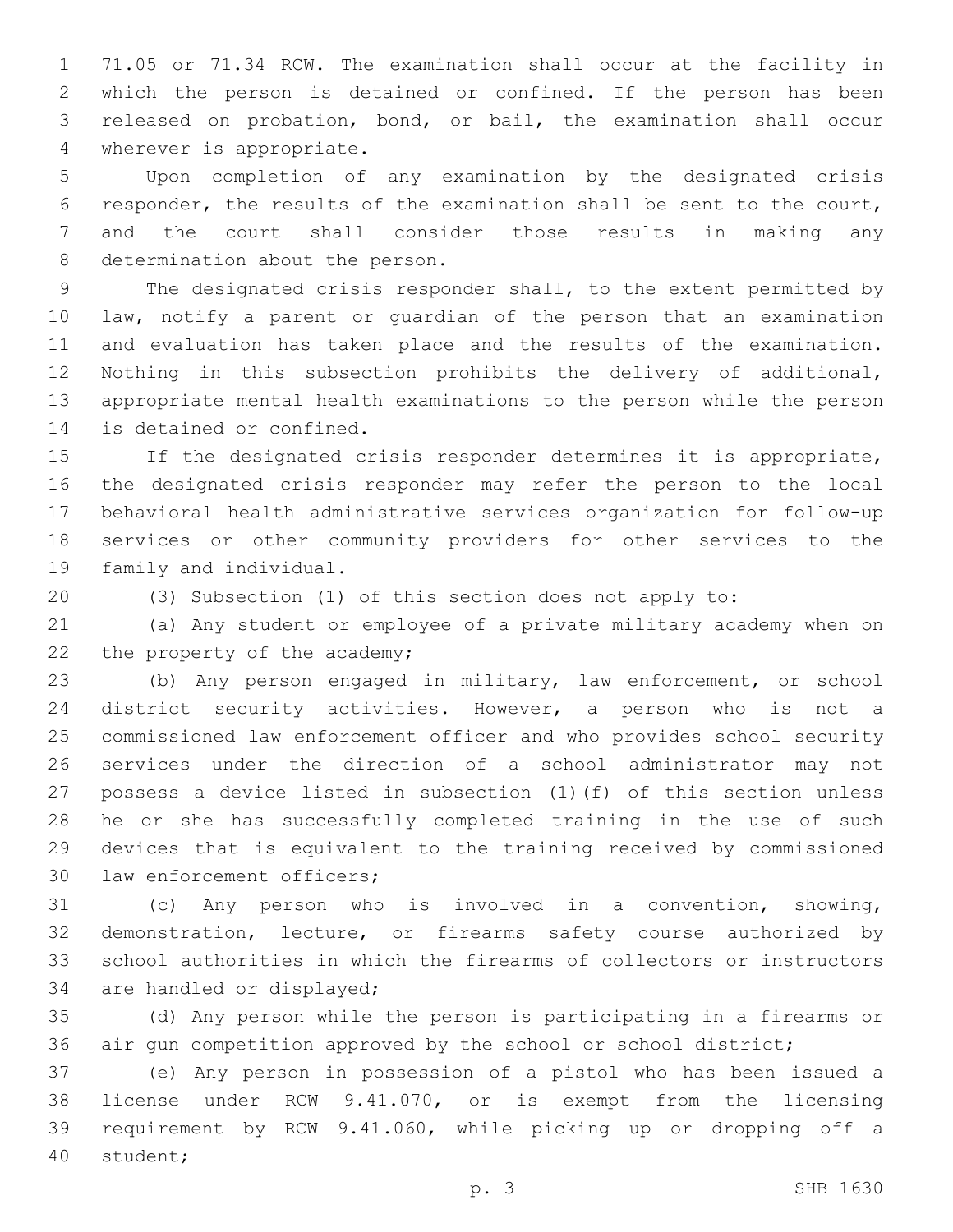(f) Any nonstudent at least eighteen years of age legally in possession of a firearm or dangerous weapon that is secured within an attended vehicle or concealed from view within a locked unattended vehicle while conducting legitimate business at the school;

 (g) Any nonstudent at least eighteen years of age who is in lawful possession of an unloaded firearm, secured in a vehicle while 7 conducting legitimate business at the school; or

 (h) Any law enforcement officer of the federal, state, or local 9 government agency.

 (4) Subsections (1)(c) and (d) of this section do not apply to any person who possesses nun-chu-ka sticks, throwing stars, or other dangerous weapons to be used in martial arts classes authorized to be 13 conducted on the school premises.

 (5) Subsection (1)(f)(i) of this section does not apply to any person who possesses a device listed in subsection (1)(f)(i) of this section, if the device is possessed and used solely for the purpose approved by a school for use in a school authorized event, lecture, 18 or activity conducted on the school premises.

 (6) Except as provided in subsection (3)(b), (c), (f), and (h) of this section, firearms are not permitted in a public or private 21 school building.

 (7) "GUN-FREE ZONE" signs shall be posted around school facilities giving warning of the prohibition of the possession of 24 firearms on school grounds.

 **Sec. 2.** RCW 9.41.305 and 2021 c 261 s 2 are each amended to read 26 as follows:

27 (1) Unless exempt under subsection  $((+4))$   $(3)$  of this section, it is unlawful for any person to knowingly open carry a firearm or other weapon, as defined in RCW 9.41.300(1)(b), while knowingly being 30 in the following locations:

 (a) The west state capitol campus grounds; any buildings on the state capitol grounds; any state legislative office; or any location of a public state legislative hearing or meeting during the hearing 34 or meeting<sub>i or</sub>

 (b) City, town, county, or other municipality buildings used in connection with meetings of the governing body of the city, town, county, or other municipality, or any location of a public meeting or hearing of the governing body of a city, town, county, or other 39 municipality during the hearing or meeting.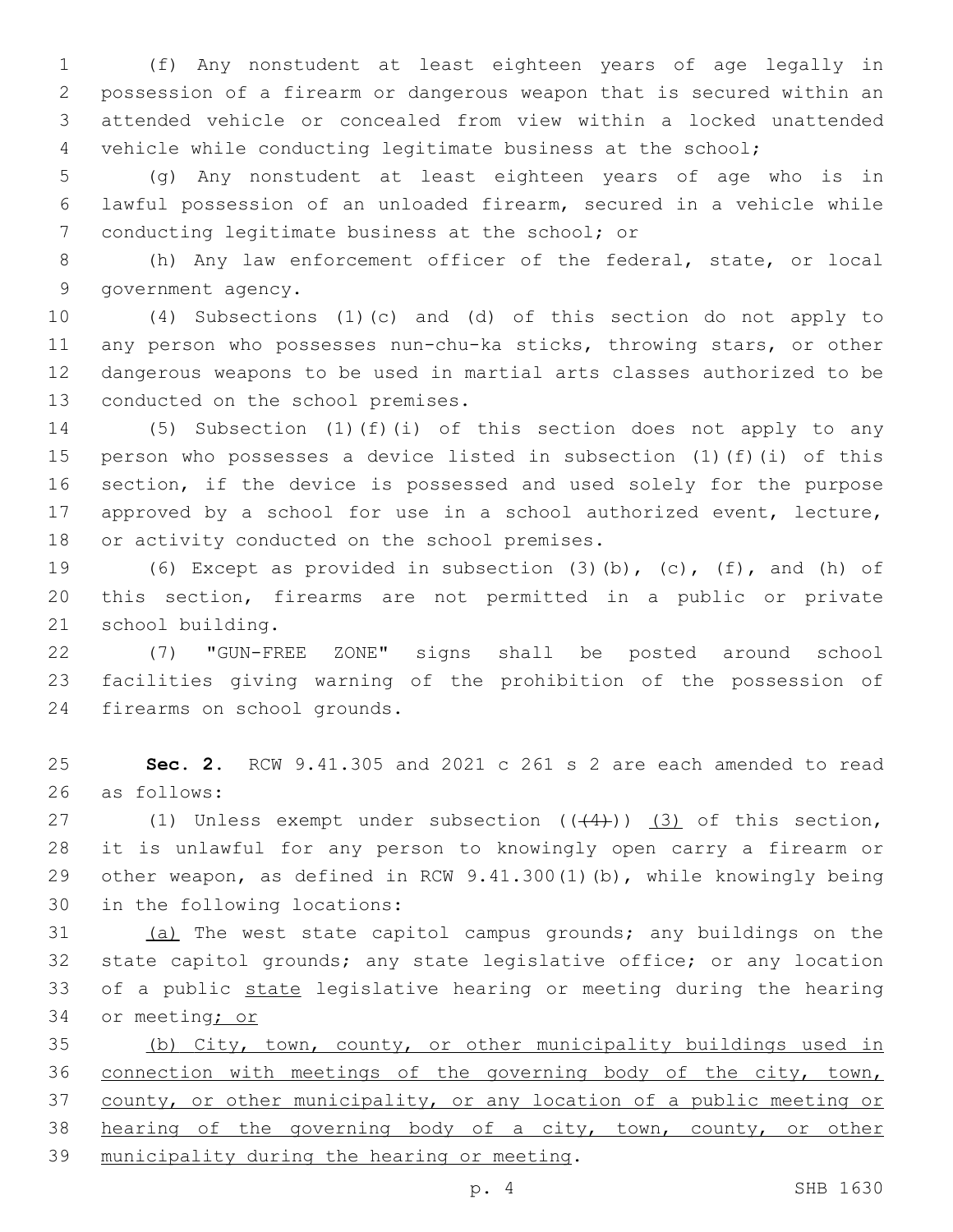## (2) For the purposes of this section:

 (a) "Buildings on the state capitol grounds" means the following buildings located on the state capitol grounds, commonly known as Legislative, Temple of Justice, John L. O'Brien, John A. Cherberg, Irving R. Newhouse, Joel M. Pritchard, Helen Sommers, Insurance, Governor's Mansion, Visitor Information Center, Carlyon House, Ayer House, General Administration, 1500 Jefferson, James M. Dolliver, Old Capitol, Capitol Court, State Archives, Natural Resources, Office Building #2, Highway-License, Transportation, Employment Security, Child Care Center, Union Avenue, Washington Street, Professional 11 Arts, State Farm, and Powerhouse Buildings.

12 (((3))) (b) "Governing body" has the same meaning as in RCW 42.30.020.

 (c) "West state capitol campus grounds" means areas of the campus south of Powerhouse Rd. SW, south of Union Avenue SW as extended westward to Powerhouse Rd. SW, west of Capitol Way, north of 15th Avenue SW between Capitol Way S. and Water Street SW, west of Water Street between 15th Avenue SW and 16th Avenue SW, north of 16th Avenue SW between Water Street SW and the east banks of Capitol Lake, 20 and east of the banks of Capitol Lake.

21 (((4))) (3) Duly authorized federal, state, or local law enforcement officers or personnel are exempt from this section when carrying a firearm or other weapon in conformance with their employing agency's policy. Members of the armed forces of the United States or the state of Washington are exempt from this section when carrying a firearm or other weapon in the discharge of official duty 27 or traveling to or from official duty.

28  $((+5+))$   $(4)$  A person violating this section is guilty of a gross 29 misdemeanor.

30  $((+6+))$   $(5)$  Nothing in this section applies to the lawful concealed carry of a firearm by a person who has a valid concealed 32 pistol license.

 NEW SECTION. **Sec. 3.** A new section is added to chapter 9.41 RCW 34 to read as follows:

 (1) Except as provided in subsections (3) and (4) of this section, it is unlawful for a person to knowingly carry onto, or to possess in, a ballot counting center, a voting center, a student engagement hub, or the county elections and voter registration office, or areas of facilities while being used as a ballot counting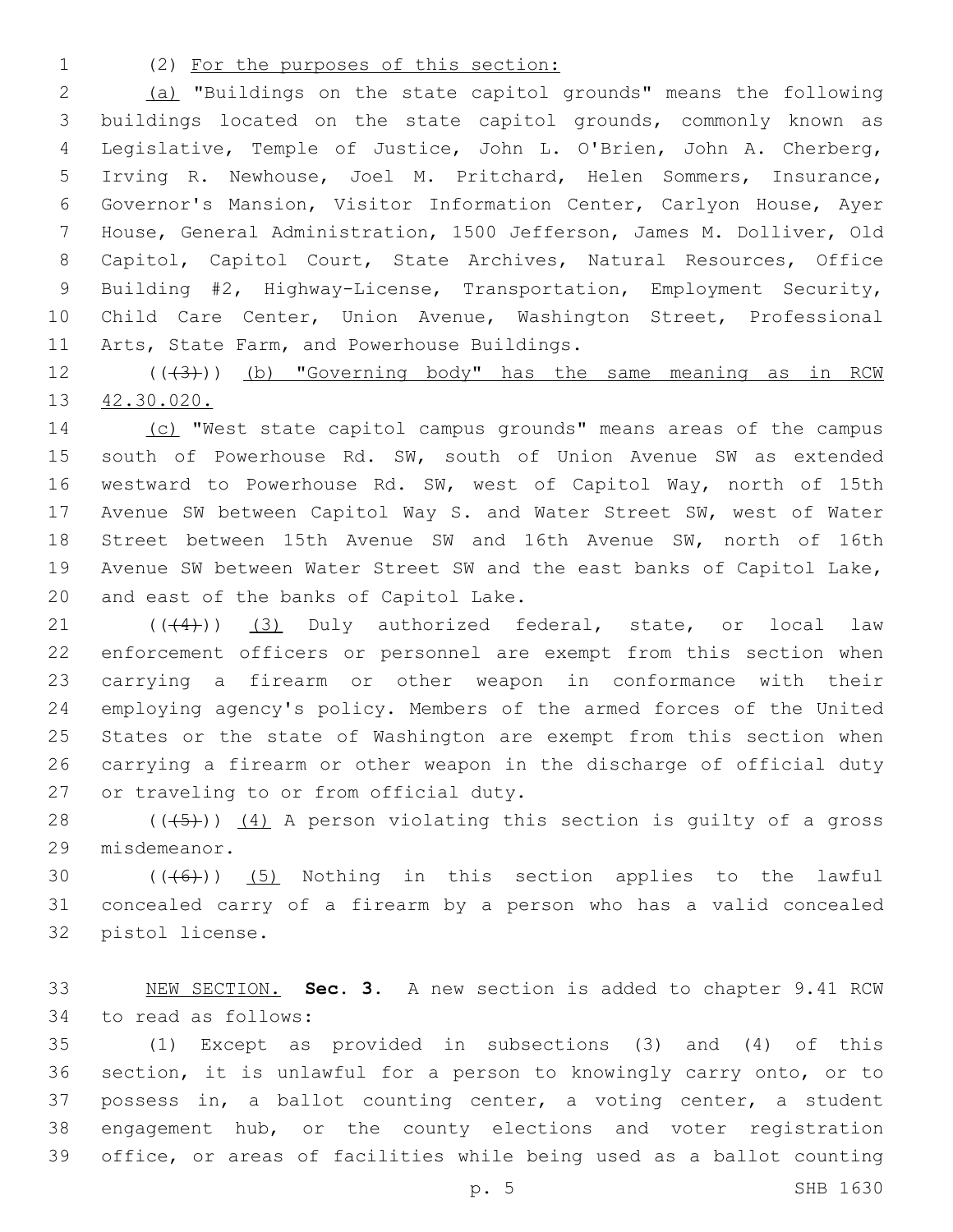center, a voting center, a student engagement hub, or the county 2 elections and voter registration office:

(a) Any firearm;3

(b) Any other dangerous weapon as described in RCW 9.41.250;

 (c) Any air gun, including any air pistol or air rifle, designed to propel a BB, pellet, or other projectile by the discharge of 7 compressed air, carbon dioxide, or other gas; or

 (d)(i) Any portable device manufactured to function as a weapon and which is commonly known as a stun gun, including a projectile stun gun that projects wired probes that are attached to the device that emit an electrical charge designed to administer to a person or an animal an electric shock, charge, or impulse; or

 (ii) Any device, object, or instrument that is used or intended to be used as a weapon with the intent to injure a person by an 15 electric shock, charge, or impulse.

 (2) A person who violates subsection (1) of this section is guilty of a gross misdemeanor. If a person is convicted of a violation of subsection (1)(a) of this section, the person shall have his or her concealed pistol license, if any, revoked for a period of three years. Anyone convicted under subsection (1)(a) of this section is prohibited from applying for a concealed pistol license for a period of three years from the date of conviction. The court shall order the person to immediately surrender any concealed pistol license, and within three business days notify the department of licensing in writing of the required revocation of any concealed pistol license held by the person. Upon receipt of the notification by the court, the department of licensing shall determine if the person has a concealed pistol license. If the person does have a concealed pistol license, the department of licensing shall immediately notify the license-issuing authority which, upon receipt of the notification, shall immediately revoke the license.

(3) Subsection (1) of this section does not apply to:

 (a) Any law enforcement officer of a federal, state, or local 34 government agency; or

 (b) Any security personnel hired by a county and engaged in security specifically for a counting center, a voting center, a student engagement hub, or the county elections and voter registration office or areas of facilities used for such purposes. However, a person who is not a commissioned law enforcement officer and who provides elections and voter registration security services